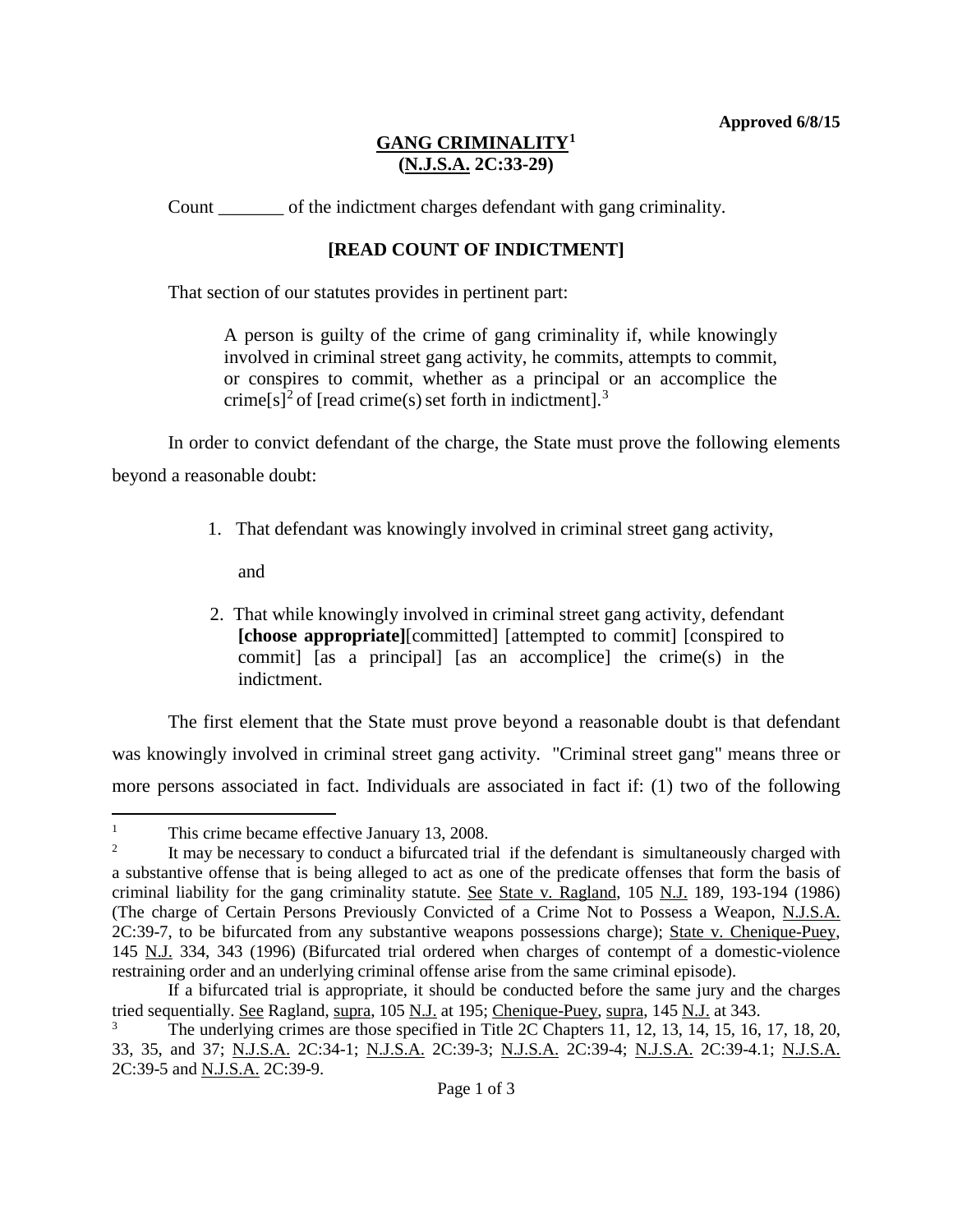## **GANG CRIMINALITY (N.J.S.A. 2C:33-29)**

seven criteria that indicate criminal street gang membership apply: (a) self-proclamation; (b) witness testimony or official statement; (c) written or electronic correspondence; (d) paraphernalia or photographs; (e) tattoos; (f) clothing or colors; (g) any other indicia of street gang activity; and (2) individually or in combination with other members of a criminal street gang, while engaging in gang related activity, have committed or conspired or attempted to commit, within the preceding five years from the date of the present offense,<sup>[4](#page-1-0)</sup> one or more offenses on separate occasions.[5](#page-1-1)

Here, the State alleges that defendant indicated street gang membership through (list the criteria from (a) to (g) relevant to the case) and that within five years preceding (date of present offense(s)) defendant committed on (give dates when offenses committed) the crimes of [**CHOOSE APPROPRIATE**] [robbery], [carjacking], [aggravated assault], [assault], [aggravated sexual assault], [sexual assault], [arson], [burglary], [kidnapping], [extortion], [tampering with witnesses and informants], [homicide], [N.J.S.A. 2C:35-3], [N.J.S.A. 2C:35-4], [N.J.S.A. 2C:35-[6](#page-1-2)], [N.J.S.A. 2C:35-7] [Chapter 39].<sup>6</sup> [Charge elements of the substantive crimes or, if already charged, remind jurors of these definitions]. A crime is committed while involved in a criminal street gang related activity if the crime was committed for the benefit of, at the direction of, or in association with a criminal street gang.

A person acts knowingly with respect to the nature of his/her conduct or the attendant circumstances if he/she is aware that the conduct is of that nature or that such circumstances exist or the person is aware of a high probability of their existence. A person acts knowingly with respect to a result of the conduct if he/she is aware that it is practically certain that the conduct will cause a result. "Knowing," "with knowledge," or equivalent terms have the same meaning.

<span id="page-1-0"></span>The statute excludes from the five year period any time the defendant spent in prison. N.J.S.A. 2C:33-29a. If this is relevant in a case, the parties and trial court should discuss a way to inform the jury of that fact without unduly prejudicing the defendant. ī

<span id="page-1-1"></span>The statute does not require that defendant was convicted of the listed offenses, only that defendant committed these offenses. If the State is relying upon activity that did not result in a conviction, it presumably would have to prove defendant's guilt of the offense beyond a reasonable doubt.

<span id="page-1-2"></span><sup>6</sup> If the allegations include attempts or conspiracy to commit the enumerated offenses, the definitions of attempt and/or conspiracy should also be provided. See Model Jury Charges for Attempt, N.J.S.A. 2C:5-1, and Conspiracy, N.J.S.A. 2C:5-2.